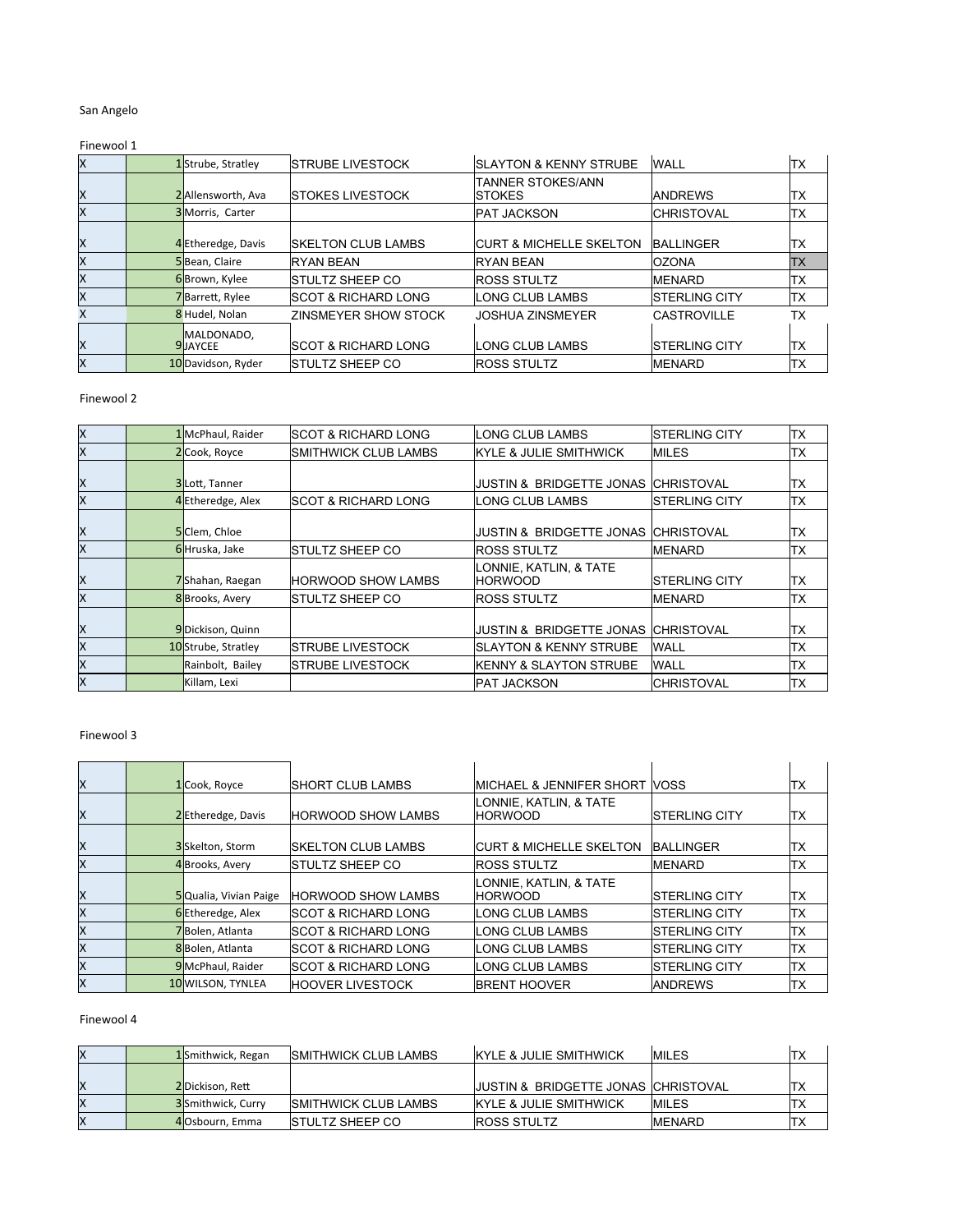| Ιx                 | 5Detten, Avery   |                                 | <b>MARK TILLMAN</b>                 | <b>JUNCTION</b>       | ltx       |
|--------------------|------------------|---------------------------------|-------------------------------------|-----------------------|-----------|
| Ιx                 | 6Brown, Kylee    | <b>ISTULTZ SHEEP CO</b>         | <b>ROSS STULTZ</b>                  | <b>MENARD</b>         | ltx       |
| Ιx                 | 7Thomas, Steeley | <b>ISCOT &amp; RICHARD LONG</b> | LONG CLUB LAMBS                     | <b>ISTERLING CITY</b> | <b>TX</b> |
|                    |                  |                                 |                                     |                       |           |
| ΙX                 | 8Lott, Dawson    |                                 | JUSTIN & BRIDGETTE JONAS CHRISTOVAL |                       | TX        |
| ΙX                 | 9Blanek, Emersyn | <b>ISTRUBE LIVESTOCK</b>        | <b>ISLAYTON &amp; KENNY STRUBE</b>  | <b>WALL</b>           | lТX       |
| Ιx                 | 10Brown, Skylar  | <b>ISTULTZ SHEEP CO</b>         | <b>ROSS STULTZ</b>                  | <b>MENARD</b>         | TX        |
|                    |                  |                                 |                                     |                       |           |
| <b>Champion FW</b> | Smithwick, Regan | <b>ISMITHWICK CLUB LAMBS</b>    | <b>KYLE &amp; JULIE SMITHWICK</b>   | <b>MILES</b>          | ltx       |
|                    |                  |                                 |                                     |                       |           |
| <b>Reserve FW</b>  | Dickison, Rett   |                                 | JUSTIN & BRIDGETTE JONAS CHRISTOVAL |                       | ITX       |

# Finewool cross 1

| lx | 1 Cook, Royce        | <b>ICOOK CLUB LAMBS</b>      | <b>IREX COOK &amp; CODY COOK</b>           | <b>BALLINGER</b>      | TХ        |
|----|----------------------|------------------------------|--------------------------------------------|-----------------------|-----------|
| Ιx | 2 McPhaul, Raider    | <b>HORWOOD SHOW LAMBS</b>    | LONNIE. KATLIN. & TATE<br>IHORWOOD         | <b>ISTERLING CITY</b> | TX        |
| lχ | 3 Cooley, Ashtyn     | <b>ISMITHWICK CLUB LAMBS</b> | <b>IKYLE &amp; JULIE SMITHWICK</b>         | <b>MILES</b>          | TХ        |
| lχ | 4 Newsom, Graham     | <b>ISMITHWICK CLUB LAMBS</b> | <b>IKYLE &amp; JULIE SMITHWICK</b>         | <b>MILES</b>          | TХ        |
| Ιx | 5 McPhaul, Ramsey    | <b>ISTOKES LIVESTOCK</b>     | <b>TANNER STOKES/ANN</b><br><b>ISTOKES</b> | <b>ANDREWS</b>        | IТX       |
| lχ | 6dunham, rodalyn     | <b>ISTULTZ SHEEP CO</b>      | <b>ROSS STULTZ</b>                         | <b>IMENARD</b>        | ITX       |
| lχ | 7Krippendorf, Landon | <b>ISMITHWICK CLUB LAMBS</b> | <b>IKYLE &amp; JULIE SMITHWICK</b>         | <b>IMILES</b>         | IТX       |
| ΙX | 8 Sisak, Avery       |                              | <b>JUSTIN &amp; BRIDGETTE JONAS</b>        | <b>CHRISTOVAL</b>     | <b>TX</b> |
| lχ | 9 Frohock, Chloe     | <b>ISMITHWICK CLUB LAMBS</b> | <b>IKYLE &amp; JULIE SMITHWICK</b>         | <b>MILES</b>          | TХ        |
| lχ | 10 Flanagan, Ben     | <b>ISTRUBE LIVESTOCK</b>     | <b>ISLAYTON &amp; KENNY STRUBE</b>         | <b>WALL</b>           | TХ        |

#### Finewool Cross 2

| lχ | 1Smithwick, Regan     | <b>ISMITHWICK CLUB LAMBS</b>                 | <b>IKYLE &amp; JULIE SMITHWICK</b>          | <b>MILES</b>          | lTX. |
|----|-----------------------|----------------------------------------------|---------------------------------------------|-----------------------|------|
| lχ | 2 Cook, Royce         | ICOOK CLUB LAMBS                             | <b>IREX COOK &amp; CODY COOK</b>            | <b>BALLINGER</b>      | ltx  |
| lχ | 3 Newsom, Cydney      | <b>IHOWELL &amp; ECKHARDT CLUB</b><br>ILAMBS | <b>BRAD HOWELL &amp; ALLEN</b><br>IECKHARDT | <b>ISPRING BRANCH</b> | ltx  |
| X  | 4Dunlap, Bailee       | <b>ISMITHWICK CLUB LAMBS</b>                 | <b>KYLE &amp; JULIE SMITHWICK</b>           | <b>MILES</b>          | ITX  |
| lχ | 5White, Brandon       | <b>ISMITHWICK CLUB LAMBS</b>                 | <b>IKYLE &amp; JULIE SMITHWICK</b>          | <b>MILES</b>          | ltx  |
| lΧ | 6Levien, Ragan        | <b>ISTULTZ SHEEP CO</b>                      | <b>ROSS STULTZ</b>                          | <b>MENARD</b>         | ITX  |
| lχ | 7Gibbs, Trevor        | <b>ISMITHWICK CLUB LAMBS</b>                 | <b>IKYLE &amp; JULIE SMITHWICK</b>          | <b>IMILES</b>         | lTX. |
| lχ | 8 Himes, Tristan      | <b>ISMITHWICK CLUB LAMBS</b>                 | <b>IKYLE &amp; JULIE SMITHWICK</b>          | <b>MILES</b>          | ITX  |
| lχ | 9Ivey, Samantha       | <b>ISMITHWICK CLUB LAMBS</b>                 | <b>IKYLE &amp; JULIE SMITHWICK</b>          | <b>MILES</b>          | ltx  |
| Ιx | 10 Hoelscher, Braxton | <b>ISMITHWICK CLUB LAMBS</b>                 | <b>IKYLE &amp; JULIE SMITHWICK</b>          | <b>MILES</b>          | ltx  |

## Finewool Cross 3

| Ιx | SCHROEDER,<br><b>1</b> HAYDEN | ISTULTZ SHEEP CO                            | <b>ROSS STULTZ</b>                                 | <b>IMENARD</b>        | TX  |
|----|-------------------------------|---------------------------------------------|----------------------------------------------------|-----------------------|-----|
| ΙX | 2Lott, Tanner                 |                                             | JUSTIN & BRIDGETTE JONAS                           | <b>CHRISTOVAL</b>     | TХ  |
| Ιx | 3Smithwick, Curry             | <b>ISMITHWICK CLUB LAMBS</b>                | <b>IKYLE &amp; JULIE SMITHWICK</b>                 | <b>MILES</b>          | TХ  |
| lx | 4Dunlap, Bailee               | <b>ISMITHWICK CLUB LAMBS</b>                | <b>KYLE &amp; JULIE SMITHWICK</b>                  | IMILES                | TX  |
| ΙX | 5 Meyer, Caleb                | <b>IHOWELL &amp; ECKHARDT CLUB</b><br>LAMBS | <b>BRAD HOWELL &amp; ALLEN</b><br><b>IECKHARDT</b> | <b>ISPRING BRANCH</b> | TX  |
| ΙX | 6 Martinez, Case              | <b>ISTRUBE LIVESTOCK</b>                    | <b>ISLAYTON &amp; KENNY STRUBE</b>                 | <b>WALL</b>           | TХ  |
| ΙX | 7 peters, emily               |                                             | <b>PAT JACKSON</b>                                 | <b>ICHRISTOVAL</b>    | ltx |
| Ιx | 8Shahan, Reese                | <b>HAWS CLUB LAMBS</b>                      | RICKY, VALERIE, BRANDON, &<br><b>INATHAN HAWS</b>  | <b>BEEVILLE</b>       | TХ  |
| Ιx | 9 Montgomery, Avery           | <b>ISMITHWICK CLUB LAMBS</b>                | <b>IKYLE &amp; JULIE SMITHWICK</b>                 | <b>MILES</b>          | ΙTΧ |
| Ιx | 10 Hoelscher, Kinley          | <b>ISMITHWICK CLUB LAMBS</b>                | <b>IKYLE &amp; JULIE SMITHWICK</b>                 | <b>MILES</b>          | TХ  |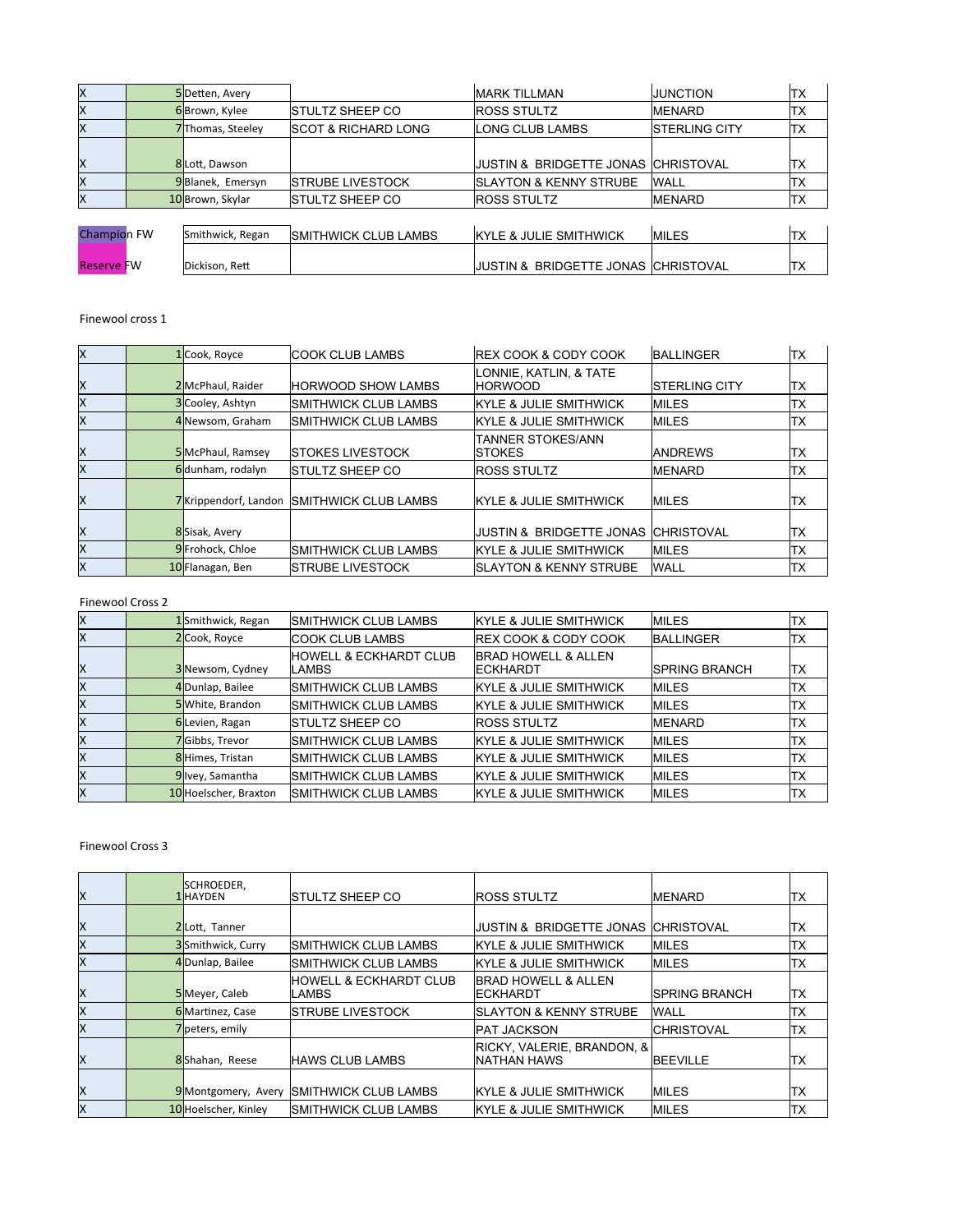# Finewool Cross 3

| lx | 1Simpson, Tyler    | <b>ISMITHWICK CLUB LAMBS</b>    | <b>IKYLE &amp; JULIE SMITHWICK</b>       | <b>MILES</b>    | TХ  |
|----|--------------------|---------------------------------|------------------------------------------|-----------------|-----|
| lχ | 2Osbourn, Emma     | ISTULTZ SHEEP CO                | <b>ROSS STULTZ</b>                       | <b>MENARD</b>   | TХ  |
| lχ | 3Dobson, Kaden     | <b>ISTRUBE LIVESTOCK</b>        | <b>ISLAYTON &amp; KENNY STRUBE</b>       | <b>WALL</b>     | TХ  |
| lχ | 4 Dobson, Kaden    | <b>ICHAD PERKINS SHOW STOCK</b> | <b>CHAD &amp; DEANN PERKINS</b>          | <b>ZEPHYR</b>   | TХ  |
| X  | 5 Clem, McKinley   |                                 | JUSTIN & BRIDGETTE JONAS CHRISTOVAL      |                 | IТX |
| lΧ | 6 Etheredge, Davis | <b>ISMITHWICK CLUB LAMBS</b>    | <b>IKYLE &amp; JULIE SMITHWICK</b>       | <b>IMILES</b>   | TХ  |
| lχ | 7Brown, Kylee      | ISTULTZ SHEEP CO                | <b>ROSS STULTZ</b>                       | <b>MENARD</b>   | lTX |
| lx | 8 Lewellen, Carter | <b>ISMITHWICK CLUB LAMBS</b>    | <b>IKYLE &amp; JULIE SMITHWICK</b>       | <b>MILES</b>    | ΙTΧ |
| ΙX | 9 Isom, Preston    | <b>IMAD DOG SHEEP COMPANY</b>   | ICHASE MC PHAUL & SAM<br><b>ISILVERS</b> | <b>BIG LAKE</b> | ITX |
| lχ | 10 Egbert, Thomas  | <b>ISTULTZ SHEEP CO</b>         | <b>ROSS STULTZ</b>                       | <b>MENARD</b>   | ITX |

Finewool cross 5

| Ιx | 1Stultz, Hadley   | <b>ISTRUBE LIVESTOCK</b>                    | <b>ISLAYTON &amp; KENNY STRUBE</b>                 | <b>WALL</b>           | ltx        |
|----|-------------------|---------------------------------------------|----------------------------------------------------|-----------------------|------------|
| ΙX | 2Molina, Jimena   | <b>IELLEDGE LIVESTOCK</b>                   | <b>KRIS EDE</b>                                    | <b>UVALDE</b>         | ΙTΧ        |
| ΙX | 3 Barton, Landry  | <b>ISMITHWICK CLUB LAMBS</b>                | <b>IKYLE &amp; JULIE SMITHWICK</b>                 | <b>IMILES</b>         | ITX        |
| X  | 4 Bannowsky, Addy | <b>IBANNOWSKY CLUB LAMBS</b>                | <b>KENNETH &amp; JASON</b><br><b>IBANNOWSK</b>     | <b>IMENARD</b>        | ITX        |
| ΙX | 5 Cooley, Ashtyn  | <b>ISTULTZ SHEEP CO</b>                     | <b>ROSS STULTZ</b>                                 | <b>IMENARD</b>        | <b>ITX</b> |
| ΙX | 6Gibbs, Trevor    |                                             | <b>PAT JACKSON</b>                                 | <b>CHRISTOVAL</b>     | TX         |
| ΙX | 7Turner, Bailey   | ISTULTZ SHEEP CO                            | <b>ROSS STULTZ</b>                                 | <b>IMENARD</b>        | ltx        |
| Ιx | 8 ferris, emmy    |                                             | <b>PAT JACKSON</b>                                 | <b>CHRISTOVAL</b>     | lTX        |
| lχ | 9 Coots, Karlee   | <b>ICHANDLER CLUB LAMBS</b>                 | <b>FRED H CHANDLER</b>                             | <b>OZONA</b>          | lTX        |
| X  | 10 Meyer, Caleb   | <b>HOWELL &amp; ECKHARDT CLUB</b><br>llambs | <b>BRAD HOWELL &amp; ALLEN</b><br><b>IECKHARDT</b> | <b>ISPRING BRANCH</b> | TX         |

| <b>Champion FWX</b> | <b>ISCHROEDER.</b><br><b>HAYDEN</b> | <b>ISTULTZ SHEEP CO</b>      | <b>ROSS STULTZ</b>                 | IMENARD       | $\overline{1}$ |
|---------------------|-------------------------------------|------------------------------|------------------------------------|---------------|----------------|
| <b>Reserve FWX</b>  | Smithwick, Regan                    | <b>ISMITHWICK CLUB LAMBS</b> | <b>IKYLE &amp; JULIE SMITHWICK</b> | <b>IMILES</b> | $\overline{1}$ |

# Dorper 1

| lΧ | 1Bowers, Brett             | <b>JJADE LIVESTOCK</b>          | <b>GLEN MARTIN FAMILY</b>                     | <b>IMASON</b>          | ТX         |
|----|----------------------------|---------------------------------|-----------------------------------------------|------------------------|------------|
| lΧ | 2 Conner, Jacob            | <b>ROEDER RANCH</b>             | <b>IBRAD ROEDER</b>                           | <b>IFREDERICKSBURG</b> | <b>ITX</b> |
| lΧ | 3Roper, Ty                 | <b>IRUNNING TC LIVESTOCK</b>    | <b>TANNER CHRISTIE</b>                        | <b>ITOLAR</b>          | ТX         |
| lΧ | 4 Pence, Connor            | HADEILHERERARKEARM &            | <b>GLEN MARTIN FAMILY</b>                     | <b>IMASON</b>          | ТX         |
| lΧ | <b>5</b> Alexander, Sutton | <b>IRANCH</b>                   | <b>CHARLES SEIDENSTICKER</b>                  | <b>COMFORT</b>         | ТX         |
| X  | <b>6</b> Spencer, Tres     | <b>IDRENNAN &amp; GALLAGHER</b> | BRENT DRENNAN & GARLANDI<br><b>IGALLAGHER</b> | <b>IMASON</b>          | 'ΤX        |

Dorper 2

| ΙX | 1 Skelton, Stihl | <b>IBOOK DORPERS</b>    | CECIL, STELLA, KAYLA BOOK MILES    |                       | ΙTΧ        |
|----|------------------|-------------------------|------------------------------------|-----------------------|------------|
| ΙX | 2 Roeder, Brylie | <b>ROEDER RANCH</b>     | <b>IBRAD ROEDER</b>                | <b>FREDERICKSBURG</b> | <b>ITX</b> |
|    |                  |                         |                                    |                       |            |
| ΙX | 3Gibbs, Trevor   | <b>BOOK DORPERS</b>     | CECIL, STELLA, KAYLA BOOK MILES    |                       | 'TX        |
| ΙX | 4 Walton, Avery  | <b>IKELLY LIVESTOCK</b> | <b>ICOLTIN &amp; KATHRYN BLACK</b> | <b>LIPAN</b>          | ТX         |
| ΙX | 5 Roeder, Brodie | <b>IROEDER RANCH</b>    | <b>IBRAD ROEDER</b>                | <b>FREDERICKSBURG</b> | <b>ITX</b> |

| <b>Champion Dorper</b> | Skelton, Stihl | <b>BOOK DORPERS</b> | <b>CECIL. STELLA. KAYLA BOOK</b> | <b>MILES</b> |  |
|------------------------|----------------|---------------------|----------------------------------|--------------|--|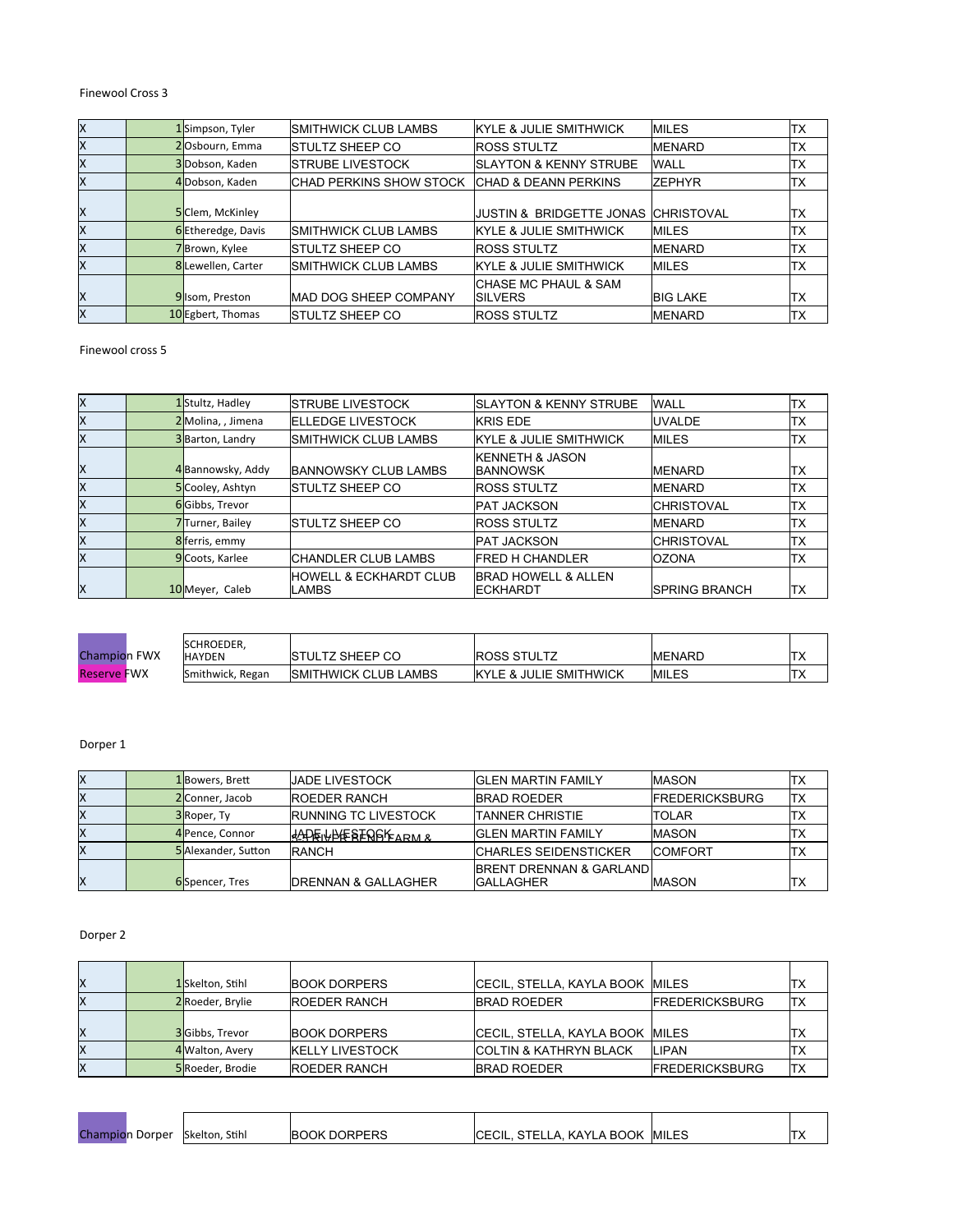| Reserve<br>Dorper | IRoeder.<br>. Brvlie | <b>IROEDER RANCH</b> | `' D ROEDER<br><b>IBRAD</b> | <b>FREDERICKSBURG</b> | $-1$<br>. $\sim$ |
|-------------------|----------------------|----------------------|-----------------------------|-----------------------|------------------|
|                   |                      |                      |                             |                       |                  |

Ξ

# Southdown 1

| Ιx<br>TХ<br>1 Clem, Chloe<br><b>GARY &amp; AARON JENNINGS</b><br><b>FREDONIA</b><br>JENNINGS SHOW LAMBS<br>lχ<br>2 WISE, HOLDEN<br>'TX<br><b>JENNINGS SHOW LAMBS</b><br><b>IGARY &amp; AARON JENNINGS</b><br><b>FREDONIA</b><br>lχ<br>3dunham, rodalyn<br>'TX<br>BEHRENS SOUTHDOWNS<br><b>JASON BEHRENS</b><br><b>BRADY</b><br>ΙX<br>4Osbourn, Emma<br>TХ<br>IOSBOURN SOUTHDOWNS<br><b>TAYLOR OSBOURN</b><br><b>IFREDERICKSBURG</b><br>IC J ROBINSON & SAM<br><b>ROBINSON &amp; SPRADLIN</b><br>lx<br>5Erwin, Addison<br>ISOUTHDOWNS<br>INORTON<br>ΙTΧ<br><b>SPRADLIN</b><br>ΙX<br>6Smithwick, Dawson<br><b>INEFF LIVESTOCK</b><br>TХ<br><b>ITODD &amp; CHANCE NEFF</b><br><b>SAN ANGELO</b><br>lχ<br>TХ<br><b>FREDERICKSBURG</b><br>7Roeder, Brylie<br><b>IFRITZ SOUTHDOWNS</b><br><b>IKEVIN/SUSAN FRITZ</b><br>lχ<br>8Behrens, Gage<br>'TX<br><b>IBEHRENS SOUTHDOWNS</b><br><b>JASON BEHRENS</b><br><b>IBRADY</b><br>lχ<br>9 Roeder, Brodie<br><b>IDARTEZ SOUTHDOWNS</b><br>TIMOTHY DARTEZ<br>TХ<br><b>HARPER</b><br><b>RICKY, VALERIE, BRANDON, &amp;</b><br>Ιx<br><b>INATHAN HAWS</b><br>TХ<br><b>HAWS CLUB LAMBS</b><br><b>BEEVILLE</b><br>10 Haws, Joely |  |  |  |  |
|----------------------------------------------------------------------------------------------------------------------------------------------------------------------------------------------------------------------------------------------------------------------------------------------------------------------------------------------------------------------------------------------------------------------------------------------------------------------------------------------------------------------------------------------------------------------------------------------------------------------------------------------------------------------------------------------------------------------------------------------------------------------------------------------------------------------------------------------------------------------------------------------------------------------------------------------------------------------------------------------------------------------------------------------------------------------------------------------------------------------------------------------------------------|--|--|--|--|
|                                                                                                                                                                                                                                                                                                                                                                                                                                                                                                                                                                                                                                                                                                                                                                                                                                                                                                                                                                                                                                                                                                                                                                |  |  |  |  |
|                                                                                                                                                                                                                                                                                                                                                                                                                                                                                                                                                                                                                                                                                                                                                                                                                                                                                                                                                                                                                                                                                                                                                                |  |  |  |  |
|                                                                                                                                                                                                                                                                                                                                                                                                                                                                                                                                                                                                                                                                                                                                                                                                                                                                                                                                                                                                                                                                                                                                                                |  |  |  |  |
|                                                                                                                                                                                                                                                                                                                                                                                                                                                                                                                                                                                                                                                                                                                                                                                                                                                                                                                                                                                                                                                                                                                                                                |  |  |  |  |
|                                                                                                                                                                                                                                                                                                                                                                                                                                                                                                                                                                                                                                                                                                                                                                                                                                                                                                                                                                                                                                                                                                                                                                |  |  |  |  |
|                                                                                                                                                                                                                                                                                                                                                                                                                                                                                                                                                                                                                                                                                                                                                                                                                                                                                                                                                                                                                                                                                                                                                                |  |  |  |  |
|                                                                                                                                                                                                                                                                                                                                                                                                                                                                                                                                                                                                                                                                                                                                                                                                                                                                                                                                                                                                                                                                                                                                                                |  |  |  |  |
|                                                                                                                                                                                                                                                                                                                                                                                                                                                                                                                                                                                                                                                                                                                                                                                                                                                                                                                                                                                                                                                                                                                                                                |  |  |  |  |
|                                                                                                                                                                                                                                                                                                                                                                                                                                                                                                                                                                                                                                                                                                                                                                                                                                                                                                                                                                                                                                                                                                                                                                |  |  |  |  |
|                                                                                                                                                                                                                                                                                                                                                                                                                                                                                                                                                                                                                                                                                                                                                                                                                                                                                                                                                                                                                                                                                                                                                                |  |  |  |  |

#### Southdown 2

| lχ | 1Osbourn, Emma     | <b>IWEST SOUTHDOWNS</b>    | JAMES WEST                         | <b>BRYAN</b>          | ITX        |
|----|--------------------|----------------------------|------------------------------------|-----------------------|------------|
| lΧ | 2Bowers, Brett     |                            | <b>DAN VESTAL</b>                  | <b>FREDERICKSBURG</b> | TX         |
| ΙX | 3Lee, Grady        | IFLANAGAN SOUTHDOWNS       | <b>ISCOTT &amp; MYLEA FLANAGAN</b> | <b>BALLINGER</b>      | TX         |
| lχ | 4 Dickison, Quinn  | <b>JENNINGS SHOW LAMBS</b> | <b>IGARY &amp; AARON JENNINGS</b>  | <b>IFREDONIA</b>      | ltx        |
| lΧ | 5Owen, Tanner      | <b>JENNINGS SHOW LAMBS</b> | <b>IGARY &amp; AARON JENNINGS</b>  | <b>IFREDONIA</b>      | ITX        |
| X  | 6 Isbell, Jace     | <b>IFRITZ SOUTHDOWNS</b>   | <b>IKEVIN/SUSAN FRITZ</b>          | <b>FREDERICKSBURG</b> | <b>ITX</b> |
| lχ | 7Blanek, Steeley   | <b>JENNINGS SHOW LAMBS</b> | <b>IGARY &amp; AARON JENNINGS</b>  | <b>IFREDONIA</b>      | ltx        |
| lΧ | 8 Hart, Payton     | <b>IASHLEY CLUB LAMBS</b>  | <b>ROBERT ASHLEY</b>               | <b>MEDINA</b>         | ltx        |
| lΧ | 9 Hohensee, Carter | <b>ASHLEY CLUB LAMBS</b>   | <b>ROBERT ASHLEY</b>               | <b>MEDINA</b>         | ITX        |
| X  | 10Lee, Grady       | IFLANAGAN SOUTHDOWNS       | <b>ISCOTT &amp; MYLEA FLANAGAN</b> | <b>BALLINGER</b>      | ltx        |

## Southdown 3

| Ιx                 | 1 Miller, Reagan  | JENNINGS SHOW LAMBS                           | <b>GARY &amp; AARON JENNINGS</b>  | <b>IFREDONIA</b>       | ltx |
|--------------------|-------------------|-----------------------------------------------|-----------------------------------|------------------------|-----|
| lχ                 | 2 Edwards, Kooper | <b>INEFF LIVESTOCK</b>                        | <b>TODD &amp; CHANCE NEFF</b>     | ISAN ANGELO            | TХ  |
| lχ                 | 3 ferris, emmy    | <b>JENNINGS SHOW LAMBS</b>                    | <b>IGARY &amp; AARON JENNINGS</b> | <b>IFREDONIA</b>       | TХ  |
| lχ                 | 4DeLeon, Aniaya   | <b>JENNINGS SHOW LAMBS</b>                    | <b>GARY &amp; AARON JENNINGS</b>  | <b>FREDONIA</b>        | TХ  |
| ΙX                 | 5 Maurer, Zoe     |                                               | <b>DAN VESTAL</b>                 | <b>FREDERICKSBURG</b>  | lTX |
| lχ                 | 6 Maurer, Zoe     |                                               | <b>DAN VESTAL</b>                 | <b>IFREDERICKSBURG</b> | ltx |
| lχ                 | 7Flanagan, Ben    | <b>IFLANAGAN SOUTHDOWNS</b>                   | ISCOTT & MYLEA FLANAGAN           | <b>IBALLINGER</b>      | TХ  |
| lχ                 | 8 Conner, Jacob   | <b>ROBINSON &amp; SPRADLIN</b><br>ISOUTHDOWNS | IC J ROBINSON & SAM<br>SPRADLIN   | <b>NORTON</b>          | IТX |
| lχ                 | 9Brown, Skylar    | IFLANAGAN SOUTHDOWNS                          | ISCOTT & MYLEA FLANAGAN           | <b>IBALLINGER</b>      | TХ  |
| lχ                 | 10 Brooks, Rodee  | <b>JENNINGS SHOW LAMBS</b>                    | <b>IGARY &amp; AARON JENNINGS</b> | <b>IFREDONIA</b>       | ltx |
|                    |                   |                                               |                                   |                        |     |
| <b>Champion SD</b> | Miller, Reagan    | <b>JENNINGS SHOW LAMBS</b>                    | <b>IGARY &amp; AARON JENNINGS</b> | <b>FREDONIA</b>        |     |
|                    |                   |                                               |                                   |                        |     |

Reserve SD Edwards, Kooper NEFF LIVESTOCK TODD & CHANCE NEFF SAN ANGELO

#### MW 1

| ΙX | 1Schiffner, Avery | <b>VALENTINE CLUB LAMBS</b>  | MILLER VALENTINE         | <b>IFLUVANNA</b>     | 'TX |
|----|-------------------|------------------------------|--------------------------|----------------------|-----|
| ΙX | 2 Moore, Grace    | <b>IMOORE LIVESTOCK</b>      | <b>ICHASE MOORE</b>      | <b>SONORA</b>        | 'TX |
| lΧ | 3 Nelms. Lexi     | <b>ISPRUILL FARMS</b>        | <b>ISTUART SPRUILL</b>   | <b>ISTEPHENVILLE</b> | 'ТX |
| lΧ | 4 Coufal, Cole    | <b>IDIAMOND C CLUB LAMBS</b> | <b>ISKIPPER CARLISLE</b> | <b>IROPESVILLE</b>   | lTX |
| lΧ | 5Barrett, Preslee | <b>IMOORE LIVESTOCK</b>      | <b>CHASE MOORE</b>       | <b>SONORA</b>        | 'TX |
| lΧ | 6Bynum, Cole      | <b>BYNUM CLUB LAMBS</b>      | <b>ISEAN BYNUM</b>       | <b>CORSICANA</b>     | IΤX |
| ΙX | 7Slough, Reagan   | <b>L2 LIVESTOCK</b>          | <b>IDALTON YORK</b>      | IFT. WORTH           | ТX  |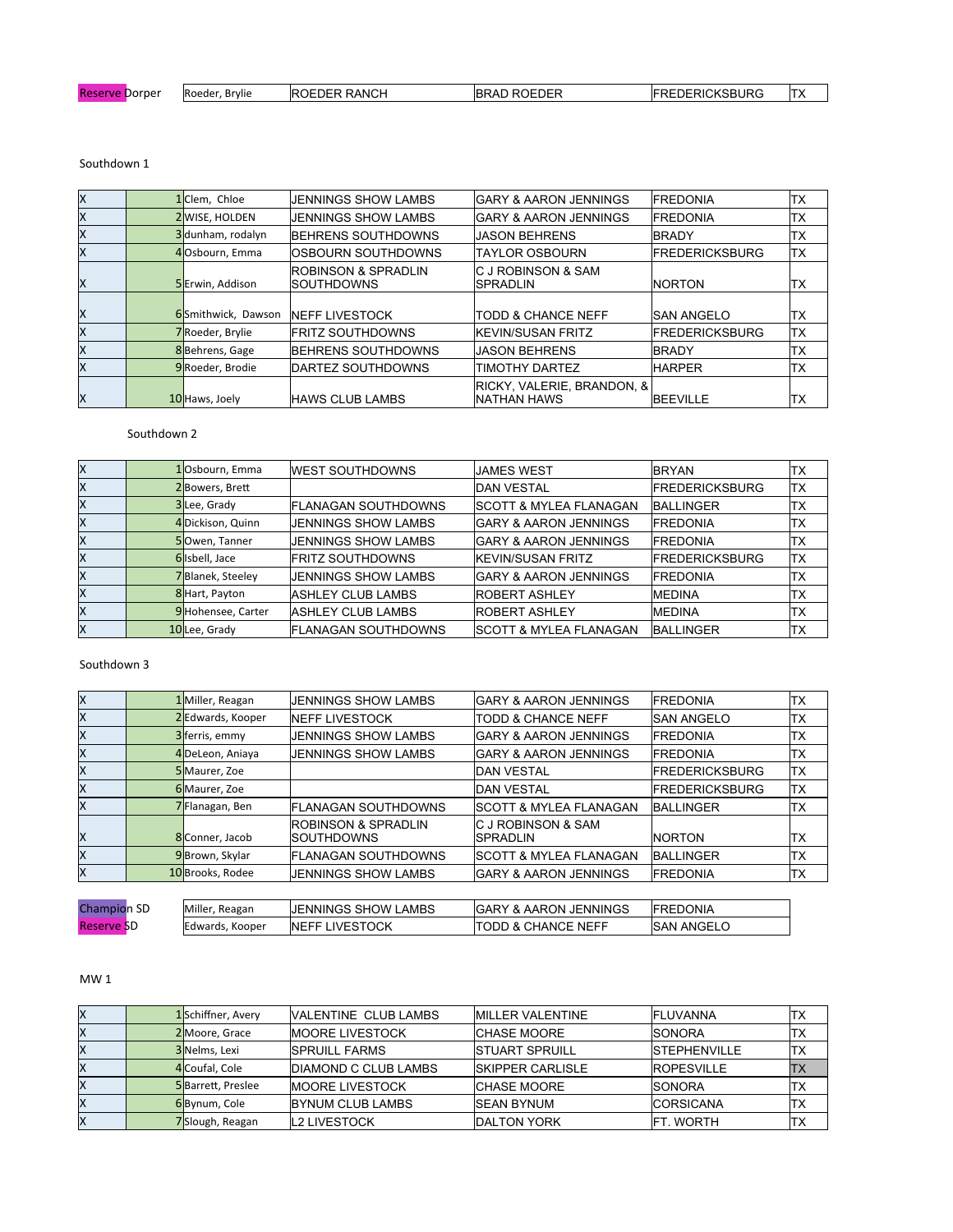| ΙX | 8Strube, Stratley | <b>ISTRUBE LIVESTOCK</b>  | <b>ISLAYTON &amp; KENNY STRUBE</b> | <b>WALL</b>    | $\overline{\phantom{a}}$ |
|----|-------------------|---------------------------|------------------------------------|----------------|--------------------------|
| lΧ | 9 Matney, Lacey   | <b>ISAVO'S CLUB LAMBS</b> | <b>IDAVID SAVANICH</b>             | <b>IBLANCO</b> | Ⅱ∧                       |
| ΙX | 10 Cody, Kynslee  | <b>IROCKIN' C FARMS</b>   | IJODY & JORDAN CLEM                | 'ТАНОКА        | ∣∣∧                      |

 $MW<sub>2</sub>$ 

| lx. | 1Schiffner, Avery   | <b>IDIAMOND C CLUB LAMBS</b>   | ISKIPPER CARLISLE                        | <b>ROPESVILLE</b>    | <b>TX</b>  |
|-----|---------------------|--------------------------------|------------------------------------------|----------------------|------------|
|     |                     |                                | <b>LOGAN &amp; JENNY BETT</b>            |                      |            |
| lΧ  | 2 Newsom, Cydney    | <b>INEWSOM LIVESTOCK, LLC</b>  | <b>NEWSOM</b>                            | <b>OLTON</b>         | TX         |
| lΧ  | 3 Moore, Amy        | <b>IMOORE LIVESTOCK</b>        | ICHASE MOORE                             | <b>ISONORA</b>       | lTX.       |
| lΧ  | 4 dunham, rodalyn/  | <b>IKELLY LIVESTOCK</b>        | ICOLTIN & KATHRYN BLACK                  | LIPAN                | ITX        |
| Ιx  | 5 Martinez, Case    | <b>IELROY JONAS SHOW LAMBS</b> | <b>ELROY JONAS</b>                       | <b>NEW BRAUNFELS</b> | <b>TX</b>  |
| ΙX  | 6 Foster, Braddock  | <b>INEWSOM LIVESTOCK, LLC</b>  | <b>LOGAN &amp; JENNY BETT</b><br>INEWSOM | <b>IOLTON</b>        | ITX        |
| lΧ  | 7 Moore, Grace      | <b>IMOORE LIVESTOCK</b>        | <b>ICHASE MOORE</b>                      | <b>SONORA</b>        | ltx        |
| lχ  | 8 Clem, McKinley    | <b>ROCKIN' C FARMS</b>         | JODY & JORDAN CLEM                       | ІТАНОКА              | <b>ITX</b> |
| ΙX  | 9JOHNSON, Elliott   | <b>IFRAZE SHOW LAMBS</b>       | WESLEY, WENDE, TAYLER<br><b>IFRAZE</b>   | <b>HICO</b>          | ITX        |
| lχ  | 10 Rainbolt, Bailey | VALENTINE CLUB LAMBS           | <b>MILLER VALENTINE</b>                  | <b>FLUVANNA</b>      | ITX        |

Medium wool 3

| Ιx | 1Jobe, Dalley                 | IVALENTINE CLUB LAMBS         | <b>MILLER VALENTINE</b>                | <b>IFLUVANNA</b>    | ltx        |
|----|-------------------------------|-------------------------------|----------------------------------------|---------------------|------------|
| lχ | 2 VanDyke, Caige              | JIMMY STRUBE CLUB LAMBS       | <b>JIMMY STRUBE</b>                    | <b>IGARDEN CITY</b> | TХ         |
| Ιx | 3 White, Maggie               | <b>INEFF LIVESTOCK</b>        | TODD & CHANCE NEFF                     | <b>SAN ANGELO</b>   | TX         |
| lx | SCHROEDER,<br><b>4</b> HAYDEN | <b>IKELLY LIVESTOCK</b>       | <b>ICOLTIN &amp; KATHRYN BLACK</b>     | LIPAN               | <b>TX</b>  |
| lx | 5 WISE, MADDEN                | <b>IFRAZE SHOW LAMBS</b>      | WESLEY. WENDE. TAYLER<br><b>IFRAZE</b> | IHICO               | <b>TX</b>  |
| lχ | 6Steinecke, Riley             | <b>IROCKIN' C FARMS</b>       | <b>JODY &amp; JORDAN CLEM</b>          | <b>TAHOKA</b>       | ltx        |
| Ιx | 7 Newsom, Cydney              | <b>IFRAZE SHOW LAMBS</b>      | WESLEY. WENDE. TAYLER<br><b>IFRAZE</b> | <b>HICO</b>         | <b>TX</b>  |
| ΙX | 8Dickison, Rett               | <b>INEWSOM LIVESTOCK. LLC</b> | LOGAN & JENNY BETT<br>INEWSOM          | IOLTON              | <b>TX</b>  |
| lχ | 9Hogg, Becton                 | <b>IMOORE LIVESTOCK</b>       | ICHASE MOORE                           | <b>ISONORA</b>      | lTX        |
| Ιx | 10 Gandy, Jaylee              | <b>IROCKIN' C FARMS</b>       | <b>JODY &amp; JORDAN CLEM</b>          | <b>TAHOKA</b>       | <b>ITX</b> |

Medium Wool 4

| Ιx | 1 Weiss, Beidler    | <b>ISHEEPEYE GENETICS</b>                 | <b>RANDY AMES</b>                                      | ICOMFORT            | ltx       |
|----|---------------------|-------------------------------------------|--------------------------------------------------------|---------------------|-----------|
|    |                     |                                           | WESLEY. WENDE. TAYLER                                  |                     |           |
| ΙX | 2 Walker, Zane      | IFRAZE SHOW LAMBS                         | <b>IFRAZE</b>                                          | IHICO               | ТX        |
| lχ | 3Dehlinger, Preston | <b>IJIMMY STRUBE CLUB LAMBS</b>           | <b>JIMMY STRUBE</b>                                    | <b>IGARDEN CITY</b> | TX        |
| lχ | 4 Dehlinger, Bailey | <b>JJIMMY STRUBE CLUB LAMBS</b>           | <b>JIMMY STRUBE</b>                                    | <b>IGARDEN CITY</b> | TX        |
| lΧ | 5 Moeller, Cole     | <b>IGLASSCOCK CLUB LAMBS</b>              | <b>IGUY &amp; TREY GLASSCOCK</b>                       | <b>IEARLY</b>       | <b>TX</b> |
| lχ | 6Whitt, Savannah    | VALENTINE CLUB LAMBS                      | <b>MILLER VALENTINE</b>                                | <b>IFLUVANNA</b>    | TХ        |
| Ιx | 7Haws, Tanner       | IHAWS CLUB LAMBS                          | <b>IRICKY, VALERIE, BRANDON, &amp;</b><br>INATHAN HAWS | <b>BEEVILLE</b>     | <b>TX</b> |
| ΙX | 8 Cody, Brynlee     | <b>IBENSON &amp; CHABOT CLUB</b><br>LAMBS | <b>BRENDEN BENSON &amp; DARICK</b><br>ІСНАВОТ          | <b>HILLSBORO</b>    | ITX       |
| lχ | 9 Moore, Powell     | <b>IMOORE LIVESTOCK</b>                   | ICHASE MOORE                                           | ISONORA             | TХ        |
| lx | 10 Cline, Kirsten   | ICHAD PERKINS SHOW STOCK                  | <b>CHAD &amp; DEANN PERKINS</b>                        | IZEPHYR             | TХ        |

# Medium Wool 5

| ΙX | <b>ISCHROEDER,</b><br><b>1</b> HAYDEN | <b>IBENSON &amp; CHABOT CLUB</b><br>.AMBS | <b>IBRENDEN BENSON &amp; DARICK</b><br>ICHABOT | <b>HILLSBORO</b>      | ᄉ              |
|----|---------------------------------------|-------------------------------------------|------------------------------------------------|-----------------------|----------------|
| ΙX | 2Silvers, Shep                        | <b>ISILVERS LIVESTOCK</b>                 | <b>ISAM &amp; JURAHEE SILVERS</b>              | IJUNCTION             |                |
| ΙX | 3 Martinez, Case                      | <b>IELROY JONAS SHOW LAMBS</b>            | <b>IELROY JONAS</b>                            | <b>INEW BRAUNFELS</b> | $\overline{1}$ |